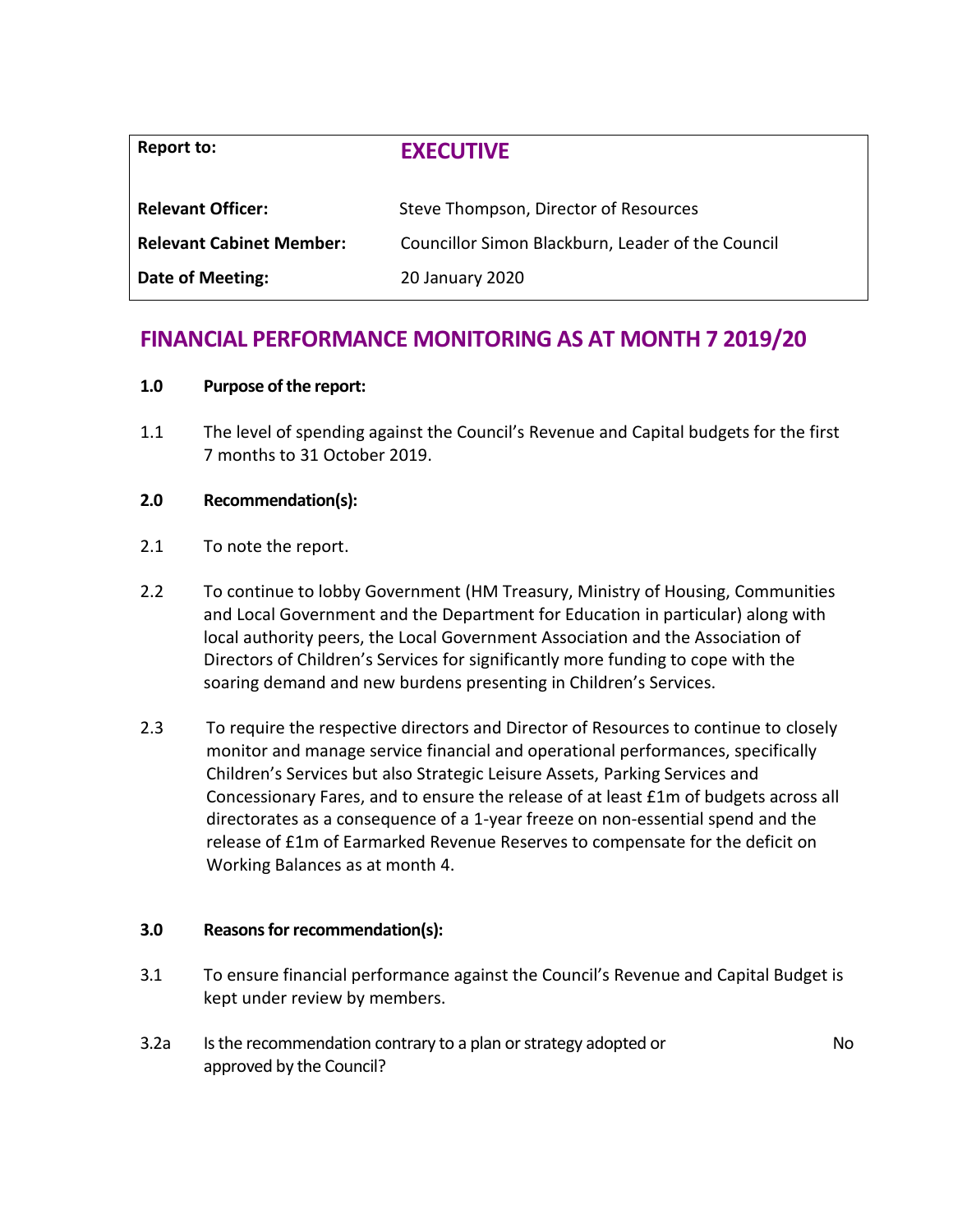- 3.2b Is the recommendation in accordance with the Council's approved budget?
- 3.3 Other alternative options to be considered:

None.

## **4.0 Council Priority:**

4.1 The relevant Council Priority is: "The economy: Maximising growth and opportunity across Blackpool".

## **5.0 Background Information**

- 5.1 See reports and appendices circulated to members under separate cover.
- 5.2 Does the information submitted include any exempt information? No

# 5.3 **List of Appendices:**

Report

Appendix 1 - Revenue Summary Appendix 2 - Schedule of Service forecast overspendings Appendix 3a - Chief Executive Appendix 3b - Governance and Partnership Services Appendices 3b/c - Ward Budgets Appendix 3d - Resources Appendix 3e – Communications and Regeneration Appendix 3f - Strategic Leisure Assets Appendix 3g – Growth & Prosperity Appendix 3h - Community and Environmental Services Appendix 3i - Adult Services Appendix 3j - Children's Services Appendix 3k - Public Health Appendix 3l - Budgets Outside the Cash Limit Appendix 4 - Capital Monitoring Appendix 5 - Cash Flow Summary Appendix 6 - General Fund Balance Sheet Summary

All circulated to members under separate cover

## **6.0 Legal considerations:**

6.1 None.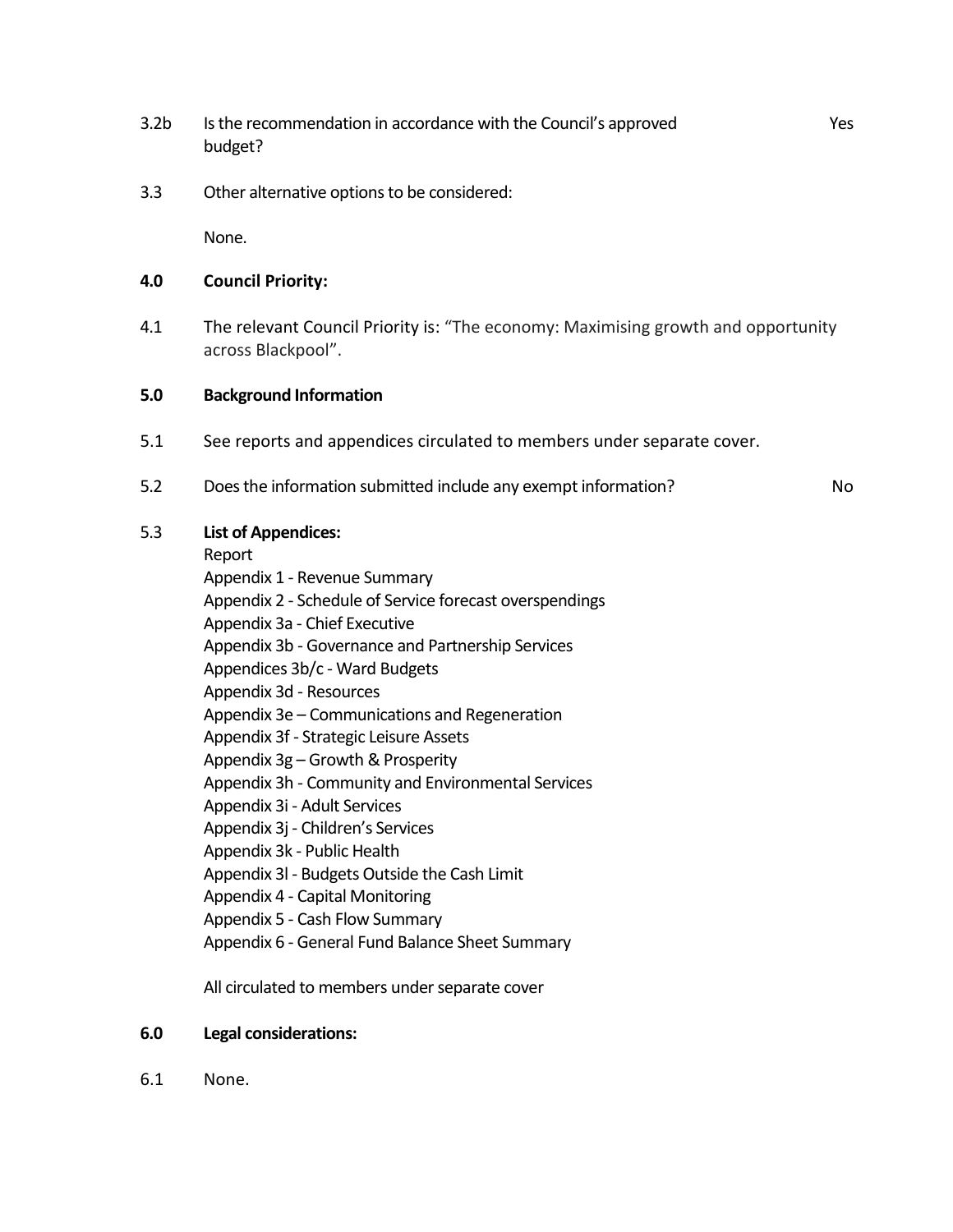## **7.0 Human Resources considerations:**

7.1 See reports and appendices circulated to members under separate cover.

# **8.0 Equalities considerations:**

8.1 An Equalities Impact Assessment was produced as a part of the budget setting process and remains relevant.

# **9.0 Financial considerations:**

9.1 See reports and appendices circulated to members under separate cover.

# **10.0 Risk management considerations:**

10.1 Impact of financial performance on Council balances. Financial performance against approved Revenue and Capital budgets.

# **11.0 Ethical considerations:**

- 11.1 None.
- **12.0 Internal/ External Consultation undertaken:**
- 12.1 None.
- **13.0 Background papers:**
- 13.1 None.
- **14.0 Key decision information**:
- 14.1 Is this a key decision? No 14.2 If so, Forward Plan reference number: 14.3 If a key decision, is the decision required in less than five days? In the state of N/A 14.4 If **yes**, please describe the reason for urgency:

# **15.0 Call-in information:**